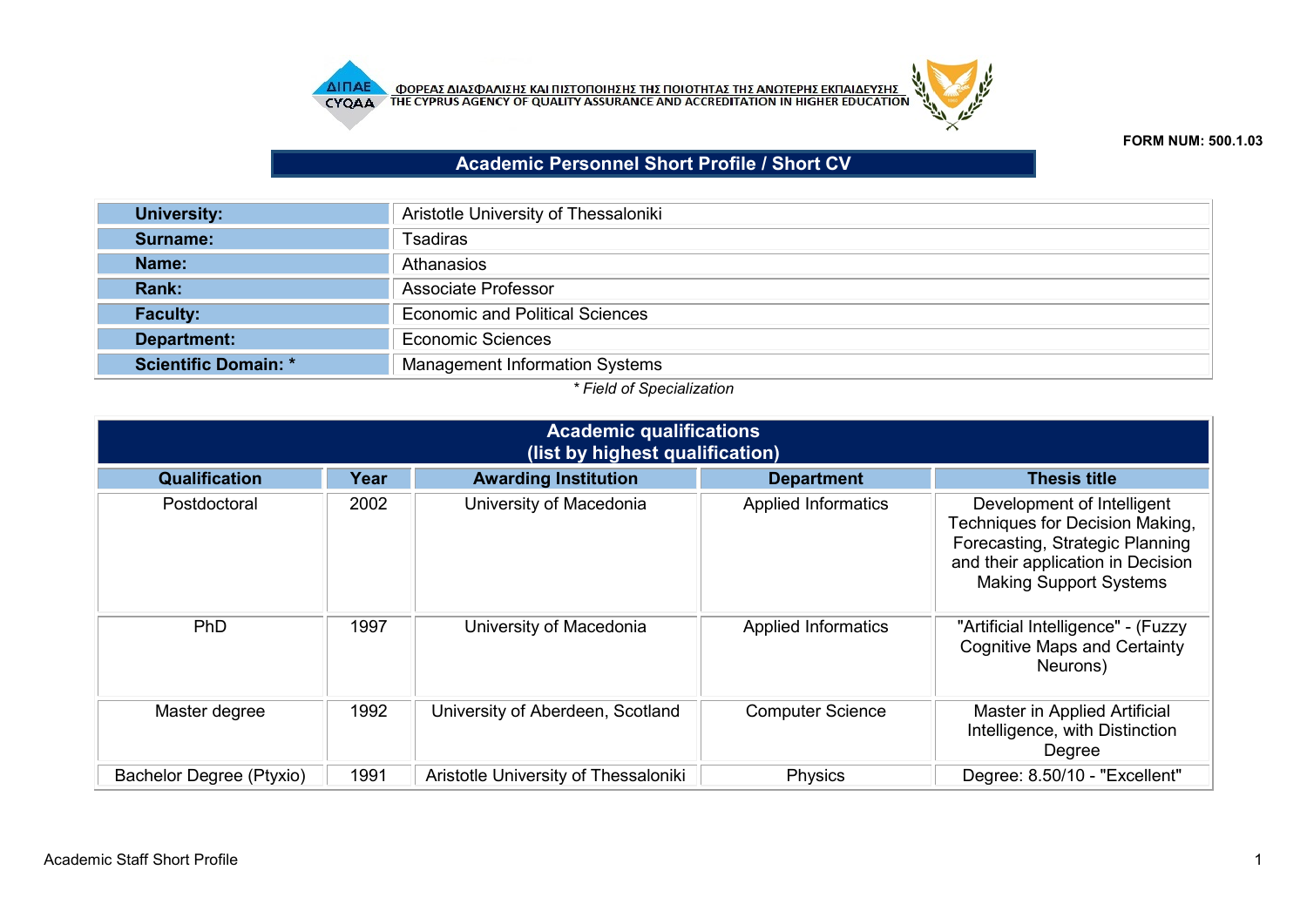| Employment history - List by the three (3) most recent |        |                                                                                                 |                      |                                 |
|--------------------------------------------------------|--------|-------------------------------------------------------------------------------------------------|----------------------|---------------------------------|
| <b>Period of employment</b>                            |        |                                                                                                 | Location             |                                 |
| <b>From</b>                                            | To     | <b>Employer</b>                                                                                 |                      | <b>Position</b>                 |
| 9/2009                                                 | Σήμερα | Department of Economics,<br>Aristotle University of<br>Thessaloniki                             | Thessaloniki, Greece | Associate Professor             |
| 3/2005                                                 | 9/2009 | Department of Informatics<br>ATEI Thessaloniki (today<br>International University of<br>Greece) | Thessaloniki, Greece | <b>Assistant Professor</b>      |
| 1999                                                   | 2005   | Aristotle University of<br>Thessaloniki                                                         | Thessaloniki, Greece | Teaching Staff (on<br>contract) |

| Key refereed journal papers, monographs, books, conference publications etc. List the five (5) more recent and other<br>five (5) selected - (max total 10) |      |                                                                                                                            |                                             |                                                                                                                         |      |                |
|------------------------------------------------------------------------------------------------------------------------------------------------------------|------|----------------------------------------------------------------------------------------------------------------------------|---------------------------------------------|-------------------------------------------------------------------------------------------------------------------------|------|----------------|
| <b>Ref. Number</b>                                                                                                                                         | Year | <b>Title</b>                                                                                                               | <b>Other authors</b>                        | <b>Journal and</b><br><b>Publisher /</b><br><b>Conference</b>                                                           | Vol. | <b>Pages</b>   |
|                                                                                                                                                            | 2021 | Using Machine Learning<br><b>Methods to Predict Subscriber</b><br>Churn of a Web-based Drug<br><b>Information Platform</b> | Theodoridis G.                              | 17th International<br>Conference on<br>Artificial Intelligence<br>Applications and<br><b>Innovations - AIAI</b><br>2021 |      | $581 -$<br>593 |
| $\overline{2}$                                                                                                                                             | 2020 | On the empirical performance<br>of some new neural network<br>methods for forecasting<br>intermittent demand               | Babai M. Z., Tsadiras A.,<br>Papadopoulos C | <b>IMA Journal of</b><br>Management<br>Mathematics, Oxford<br><b>University Press</b>                                   | 31   | $281 -$<br>305 |
| 3                                                                                                                                                          | 2019 | An Experimental Study on<br>Social Media Advertising for<br>Charity                                                        | Nerantzidou M.                              | <b>International Journal</b><br>of Economics and<br><b>Business</b><br>Administration                                   | 7    | 403-<br>416    |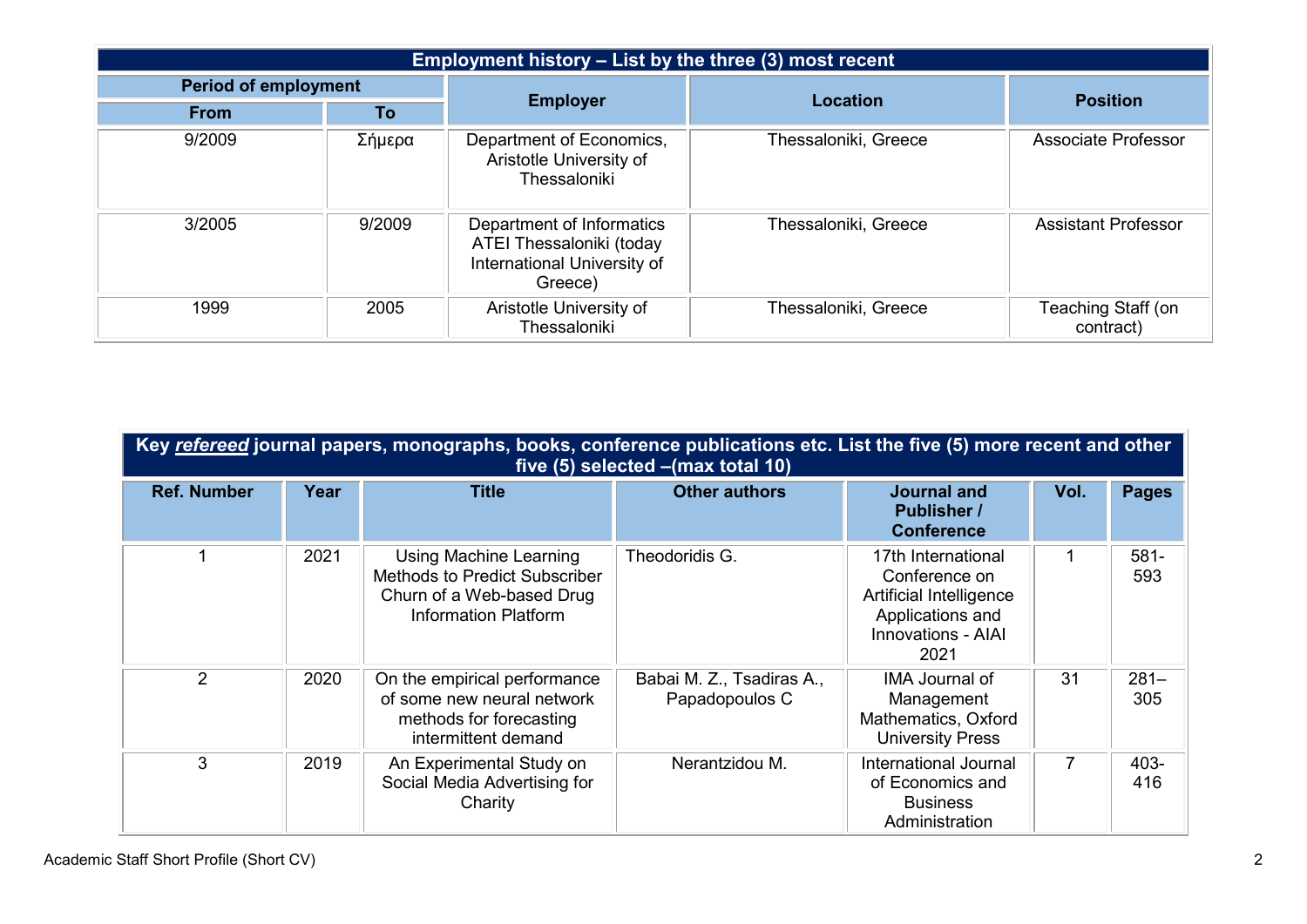| 4              | 2018 | <b>Combining Community-Based</b><br>Knowledge with Association<br>Rule Mining to Alleviate the<br>Cold Start Problem in<br><b>Context-Aware Recommender</b><br><b>Systems</b> | Viktoratos I., Bassiliades N.      | <b>Expert Systems with</b><br>Applications                | 101 | 78-90         |
|----------------|------|-------------------------------------------------------------------------------------------------------------------------------------------------------------------------------|------------------------------------|-----------------------------------------------------------|-----|---------------|
| 5              | 2017 | <b>Modeling Human Daily</b><br>Preferences through a<br><b>Context-Aware Web-Mapping</b><br><b>System Using Semantic</b><br>Technologies                                      | Viktoratos I., Bassiliades N.      | Pervasive and Mobile<br>Computing                         | 38  | $14 - 40$     |
| 6              | 2013 | An Artificial Neural Network<br>based Decision Support<br>System for Solving the Buffer<br>Allocation Problem in Reliable<br><b>Production Lines</b>                          | Papadopoulos C.T, O'Kelly<br>M.E.J | Computers &<br>Industrial<br>Engineering                  | 66  | 1150-<br>1162 |
| $\overline{7}$ | 2013 | A DSS for the Buffer<br><b>Allocation of Production Lines</b><br>based on a Comparative<br>Evaluation of a set of Search<br>Algorithms                                        | Papadopoulos C.T, O'Kelly<br>M.E.J | <b>International Journal</b><br>of Production<br>Research | 51  | 4175-<br>4199 |
| 8              | 2008 | Comparing the Inference<br>Capabilities of Binary,<br><b>Trivalent and Sigmoid Fuzzy</b><br><b>Cognitive Maps</b>                                                             |                                    | Information<br><b>Sciences</b>                            | 178 | 3880-<br>3894 |
| 9              | 1999 | An Experimental Study of<br>Dynamics of the Certainty<br>Neuron Fuzzy Cognitive Maps                                                                                          | Margaritis K.G.                    | NeuroComputing                                            | 24  | 95-116        |
| 10             | 1998 | The MYCIN Certainty Factor<br><b>Handling Function as Uninorm</b><br>Operator and its Use as<br><b>Threshold Function in Artificial</b><br>Neurons"                           | Margaritis K.G.                    | <b>Fuzzy Sets and</b><br>Systems                          | 93  | 263-<br>274   |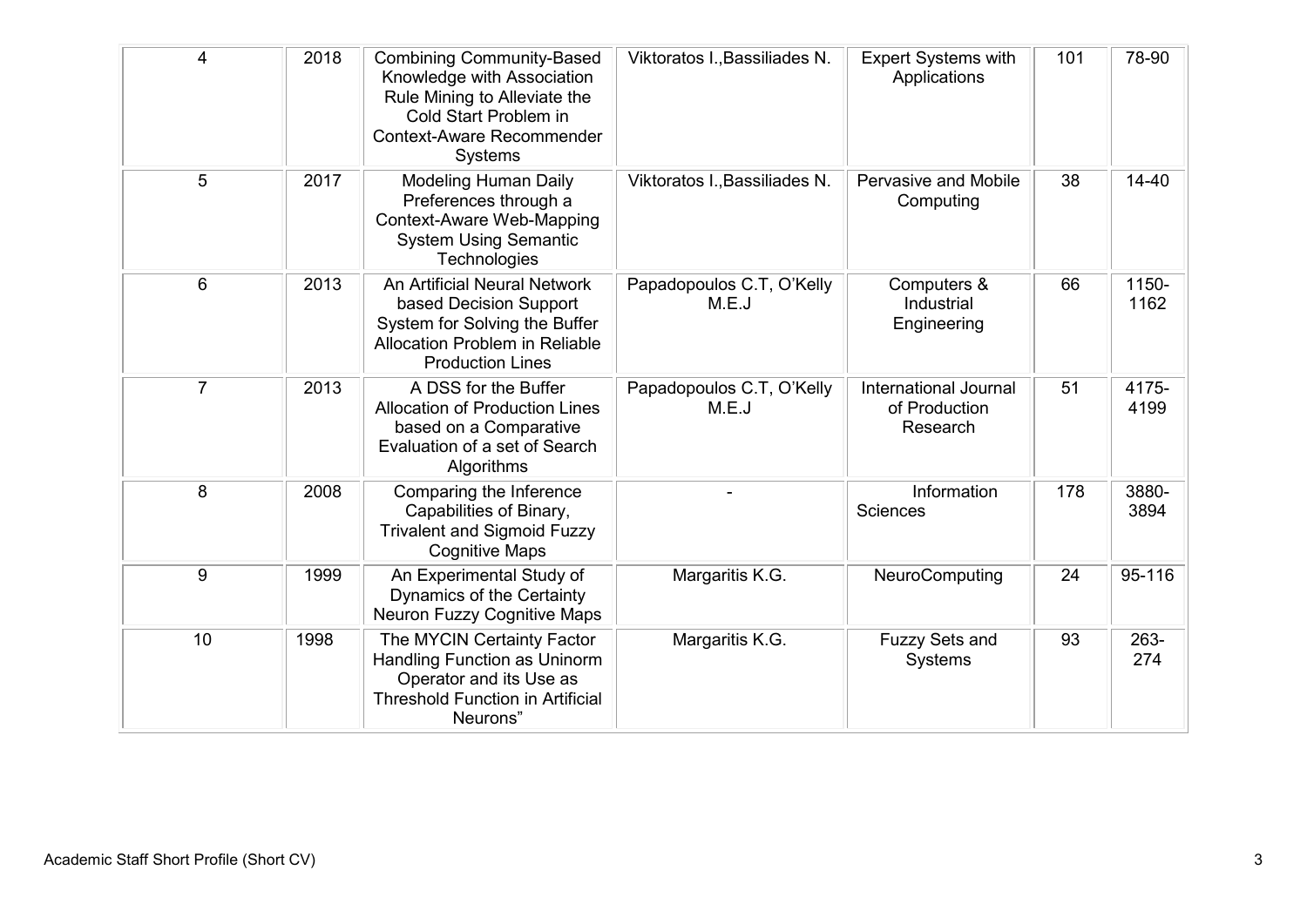| <b>Exhibitions (where applicable). List the five (5) more recent and other five (5) selected.</b><br>(max total 10) |             |       |                              |           |                           |
|---------------------------------------------------------------------------------------------------------------------|-------------|-------|------------------------------|-----------|---------------------------|
| <b>Ref. Number</b>                                                                                                  | <b>Date</b> | Topic | <b>International / Local</b> | Location* | <b>Role in Exhibition</b> |
|                                                                                                                     |             |       |                              |           |                           |

\**Specify venue, geographic location etc*

|                       | Research Projects. List the five (5) more recent and other five (5) selected<br>(max total 10) |                                                                                                                                                               |                                                                   |                                |  |  |  |
|-----------------------|------------------------------------------------------------------------------------------------|---------------------------------------------------------------------------------------------------------------------------------------------------------------|-------------------------------------------------------------------|--------------------------------|--|--|--|
| Ref.<br><b>Number</b> | <b>Date</b>                                                                                    | <b>Title</b>                                                                                                                                                  | <b>Funded by</b>                                                  | <b>Project Role*</b>           |  |  |  |
| 1                     | 2020-2021                                                                                      | Plan of Transfer of Knowledge through<br>Data Mining Techniques and Machine<br>Learning in the online platform of<br>scientific medical information "Galinos" | Region of<br>Central<br>Macedonia                                 | <b>Scientific Coordinator</b>  |  |  |  |
| 2                     | 2018-2019                                                                                      | Spare parts demand forecast and<br>inventory management of Air Astana<br>airline                                                                              | Air Astana airline                                                | <b>Scientific Coordinator</b>  |  |  |  |
| 3                     | 2012-2015                                                                                      | <b>Supply and Production Systems Analysis</b><br>(SEP): An Integrated Approach                                                                                | ESPA (ΕΣΠΑ)                                                       | Researcher, Project<br>Manager |  |  |  |
| $\overline{4}$        | 2013-2015                                                                                      | Midas - Competitiveness &<br>Entrepreneurship                                                                                                                 | ESPA (ΕΣΠΑ)                                                       | Researcher                     |  |  |  |
| 5                     | 2012                                                                                           | Data Mining on Retail Data                                                                                                                                    | Research<br>Committee<br><b>AUTh</b>                              | <b>Scientific Coordinator</b>  |  |  |  |
| $6\phantom{1}$        | 2003-2004                                                                                      | Development and Implementation of<br>Eco-Management and Audit Scheme<br>(EMAS) in Educational Institute (EMAS-<br>EDIN)                                       | <b>LIFE European</b><br>Program                                   | Researcher                     |  |  |  |
| $\overline{7}$        | 2002-2003                                                                                      | Towards a Model for a European<br>Networked University for e-learning<br>(MENU)                                                                               | European<br>Program EDU-<br>ELEARN (E-<br>Learning<br>Initiative) | Researcher                     |  |  |  |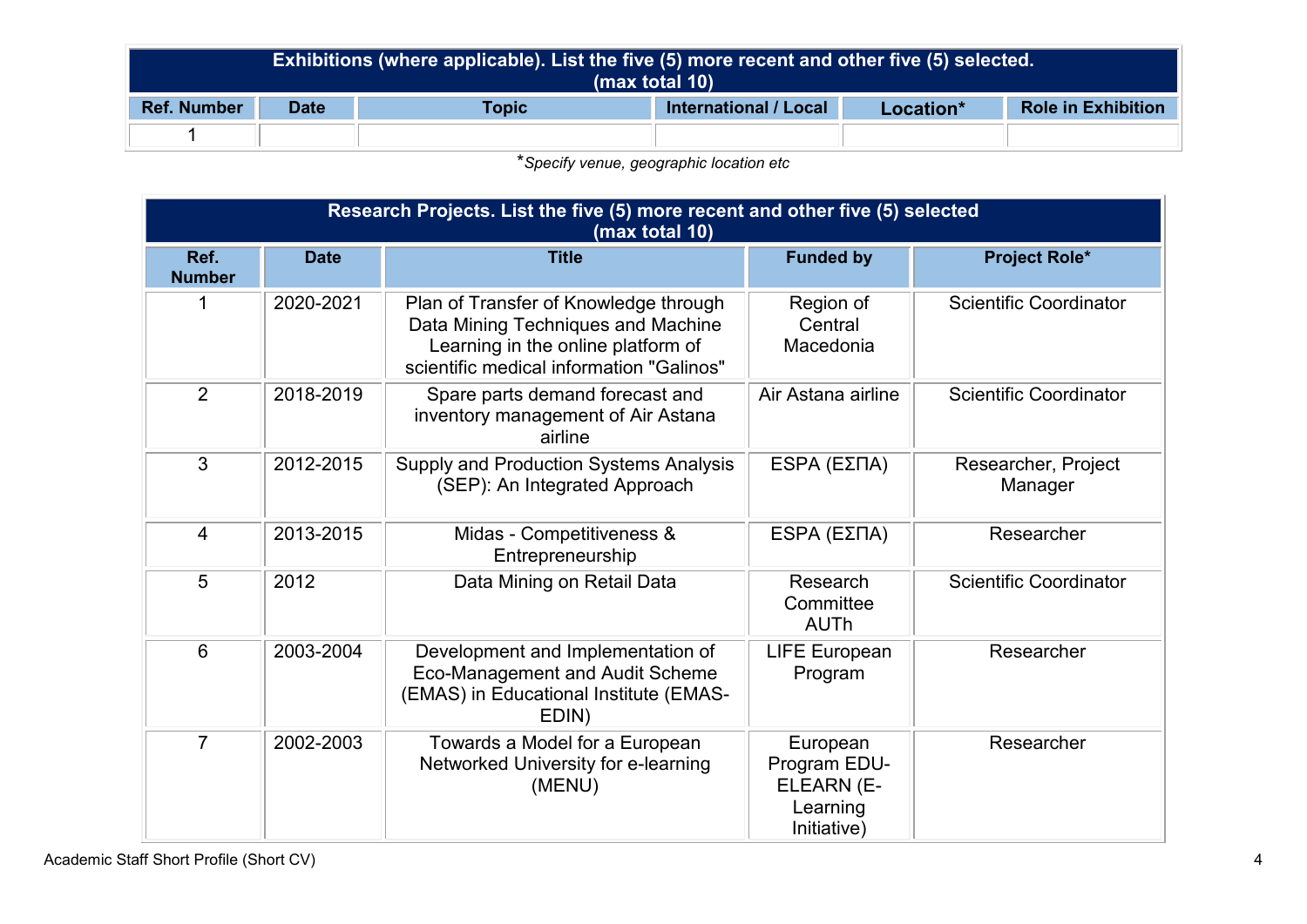| 8  | 2001-2003 | <b>EDUNet - Panhellenic Network for</b><br>Education                                  | <b>EPEAEK</b><br>program | Researcher |
|----|-----------|---------------------------------------------------------------------------------------|--------------------------|------------|
| 9  | 2000-2001 | Odyssey: Project E42 - Training of<br>Trainers in New Network and Computer<br>Systems | <b>EPEAEK</b><br>Program | Researcher |
| 10 | 1999      | <b>GUNet - Network Access and Services</b><br>for Education (Academic Internet)       | <b>EPEAEK</b><br>Program | Researcher |

*\*Project Role: i.e. Scientific/Project Coordinator, Research Team Member, Researcher, Assistant Researcher, other*

| Consulting Services and/or Participation in Councils / Boards/ Editorial Committees.<br>List the five (5) more recent |               |                                                           |                                                                                                 |                                                                                      |
|-----------------------------------------------------------------------------------------------------------------------|---------------|-----------------------------------------------------------|-------------------------------------------------------------------------------------------------|--------------------------------------------------------------------------------------|
| <b>Ref. Number</b>                                                                                                    | <b>Period</b> | Organization                                              | <b>Title of Position or Service</b>                                                             | <b>Key Activities</b>                                                                |
|                                                                                                                       | 2019-Today    | Aristotle<br>University of<br>Thessaloniki                | Member of the Digital<br>Governance Committee of the<br>Aristotle University of<br>Thessaloniki | Supervision of the e-Government<br>Center of Aristotle University of<br>Thessaloniki |
| 2                                                                                                                     | 2019-Today    | <b>ITA - Greek</b><br>Institute of<br>Local<br>Government | Member of the Scientific<br>Council of the Institute of Local<br>Government                     | Preparation and review of ITA<br><b>Research &amp; Studies</b>                       |

|                       | Awards / International Recognition (where applicable). List the five (5) more recent and other five (5) selected.<br>(max total 10) |                                                                                                                                                                                                                |                                                                                                                                                                                                           |  |  |  |
|-----------------------|-------------------------------------------------------------------------------------------------------------------------------------|----------------------------------------------------------------------------------------------------------------------------------------------------------------------------------------------------------------|-----------------------------------------------------------------------------------------------------------------------------------------------------------------------------------------------------------|--|--|--|
| Ref.<br><b>Number</b> | <b>Date</b>                                                                                                                         | Title                                                                                                                                                                                                          | <b>Awarded by:</b>                                                                                                                                                                                        |  |  |  |
|                       | 2014                                                                                                                                | Application "Geosocial SPLIS: A Rule-Based<br>Service for context-aware point of interest<br>exploration" won the 2nd place in the<br><b>Competition for Best Application</b><br>"RuleML2014 @ ECAI Challenge" | International Conference "8th International Rule<br>Challenge at RuleML 2014, co-located with the<br>21st European Conference on Artificial<br>Intelligence (ECAI 2014), Prague, Czech<br>Republic, 2014. |  |  |  |